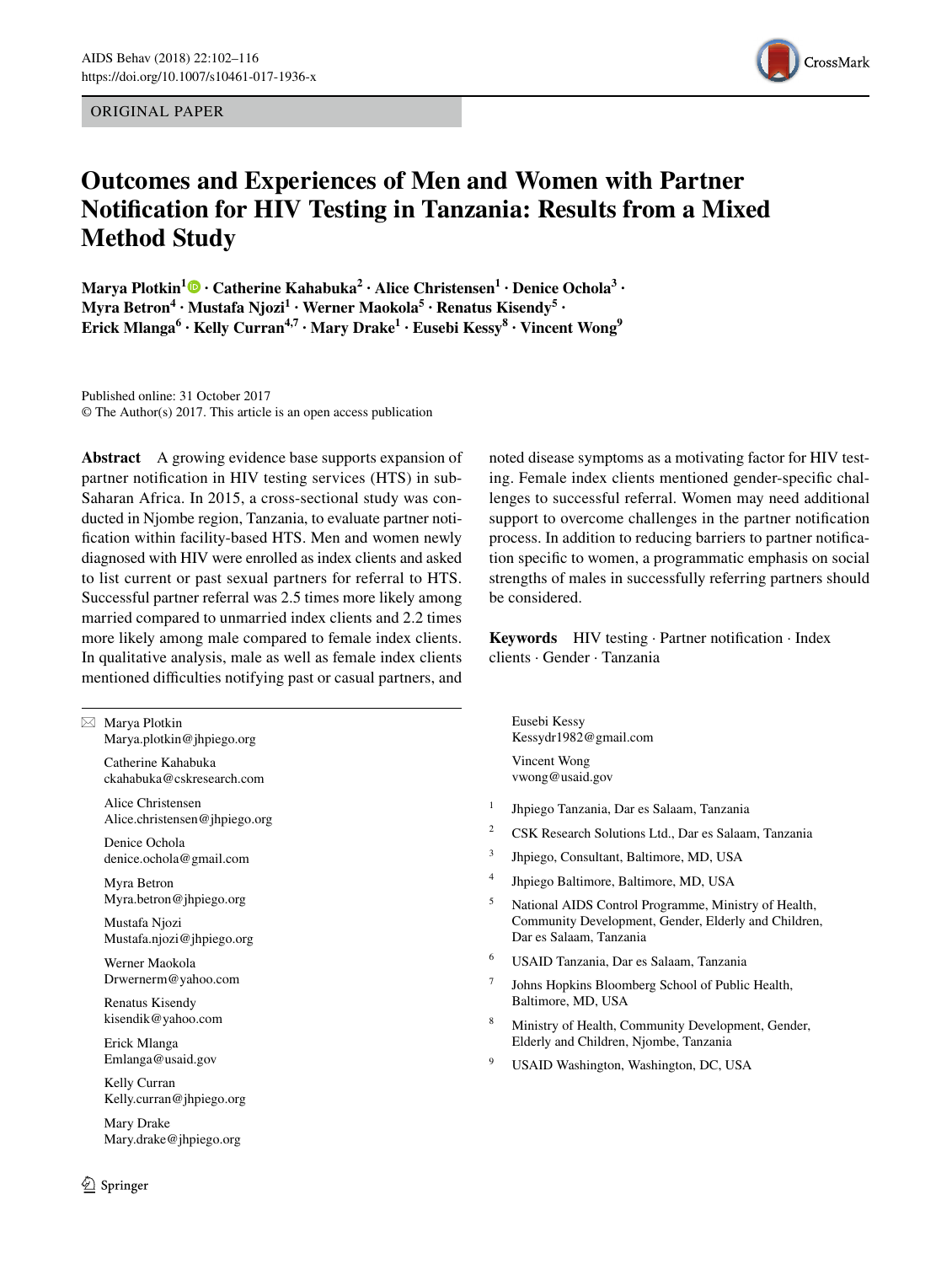### **Introduction**

According to the 2016 UNAIDS Global AIDS Update, there are an estimated 36.7 million people living with HIV, 54% of whom are not accessing life-saving treatment [[1](#page-14-0)]. Efective approaches to HIV testing are needed to reach undiagnosed people and link them to HIV care and treatment. As part of the UNAIDS 90-90-90 goals, 90% of HIV-infected individuals will know their HIV status by the year 2020. However, few HIV testing approaches are highly efective in reaching undiagnosed HIV-infected people. A review drawn from Demographic and Health Surveys (DHS) from 2003 to 2011 noted that, in 16 of 25 countries studied, the majority of HIV-positive men and women have never been tested [\[2](#page-14-1)]. In Tanzania, 33% of women and 50% of men report never having been tested [[3\]](#page-14-2).

HIV testing services (HTS) in sub-Saharan African (SSA) countries have evolved as HIV prevention, care, and treatment interventions have changed. Between 2005 and 2007, most SSA countries began massive scale-up of HTS, and in 2007 the World Health Organization issued guidelines supporting provider-initiated testing and counseling (PITC), which recommended routine HIV testing in clinical settings [\[3](#page-14-2)]. By 2010, PITC policies were in place in a majority of SSA countries, with specifc emphasis on testing within antenatal care services as prevention of mother-to-child transmission (PMTCT) services were rolled out [[4\]](#page-14-3). However, HTS expansion in SSA has not been even. The massive scale-up of PMTCT services dramatically increased the number of women who learned their HIV status. A review of 29 SSA country DHS fndings confrms that women are much more likely than men to have ever been tested [[2](#page-14-1)]. Reaching men with HTS is thus a priority. A systematic review of strategies to increase the uptake of HIV testing among men noted that increased uptake of HTS by men is possible, and has been achieved, most notably through mobile and home-based HTS [[5\]](#page-14-4).

Partner notifcation, in which sexual partners of those recently diagnosed with HIV are notifed of their exposure and referred to HIV testing, has shown promise in reaching previously undiagnosed individuals [[6,](#page-14-5) [7](#page-14-6)] and has been shown to be well regarded by communities served by HIV testing services [[8\]](#page-14-7). HIV partner notifcation is described in the 2015 World Health Organization (WHO) Consolidated Guidelines on HIV Testing Services, as a process in which persons newly diagnosed with HIV are enrolled as index clients, and then ofered options for notifying and linking their sexual partners to HTS [[9\]](#page-14-8). This was followed by WHO guidance released in 2016 which strongly recommended the offer of assisted HIV partner notification for all HIV-positive persons as part of HTS [\[10](#page-14-9)].

A growing base of evidence supports an expanded use of partner notifcation for HTS in SSA, where the majority of people living with undiagnosed HIV infection reside [[11\]](#page-14-10). HIV partner notifcation has been shown to be efective in multiple countries. In Malawi, a randomized controlled trial compared passive, provider and contract referral to HIV testing of newly diagnosed HIV positive individuals, with an overall testing rate of 35% of partners (range  $24-51\%$ ), of whom  $64\%$  were HIV positive [[12\]](#page-14-11). An evaluation of a large scale partner services program in Cameroon found that 67% of partners tested, and 50% of them were HIV positive  $[13]$ . In Mozambique, there was a 99% acceptance rate of partner notifcation from community health workers, and only 2.5 index partners were needed to receive assisted partner notifcation in order to identify a previously undiagnosed partner with HIV [[14](#page-14-13)]. In a cluster randomized trial in Kenya, 67% of partners had tested at 6 weeks after the index partners had enrolled in immediate partner notifcation services [[15](#page-14-14)]. A recent meta-analysis concluded that partner notifcation improved partner testing and diagnosis of HIV positive partners, with few harmful consequences [[7](#page-14-6)].

Multiple studies have shown that gender norms and roles have an impact on decisions people make around testing, partner notifcation of exposure, disclosure of HIV status and referral to HTS in sub-Saharan Africa [\[16](#page-14-15)–[18\]](#page-14-16). While women's exposure to antenatal care services makes them more likely to be tested, they face a host of other barriers to HIV testing, status disclosure and/or partner notifcation that derive from gender roles and inequalities in relationships. These barriers may include lack of resources or ability to get to services; lack of education; and fear of violence, abandonment, or other abuse arising from partner notifcation [[18–](#page-14-16)[20\]](#page-14-17).

For men, HIV testing and disclosure, particularly in SSA, may be inhibited by stigma and by social roles prescribing that men should be strong, dominant, and healthy. Multiple studies in Zimbabwe described men's discomfort with testing, based on pressures related to gender roles and stereotypes [[21,](#page-14-18) [22](#page-14-19)], and in Lesotho and Uganda, men described their fear of testing as a fear of showing weakness [[23,](#page-14-20) [24](#page-14-21)]. A study in Zambia showed that gender determinants, including tolerant attitudes about intimate partner violence (IPV) and unequal power dynamics within relationships, had marked efects for men and for women, on the decision to seek HIV testing [[16\]](#page-14-15). Studies have also found that men, compared to women, underestimate their level of risk of HIV infection [[25\]](#page-14-22). However, once they have tested, men may be more likely to disclose their HIV status. A study of HIV-positive men and women in Burkina Faso showed that twice as many men as women reported having disclosed their HIV infection to their sexual partners, with some men indicating that they felt their role as the family's breadwinner protected them against rejection when revealing their HIV-positive status following testing [\[26](#page-14-23)].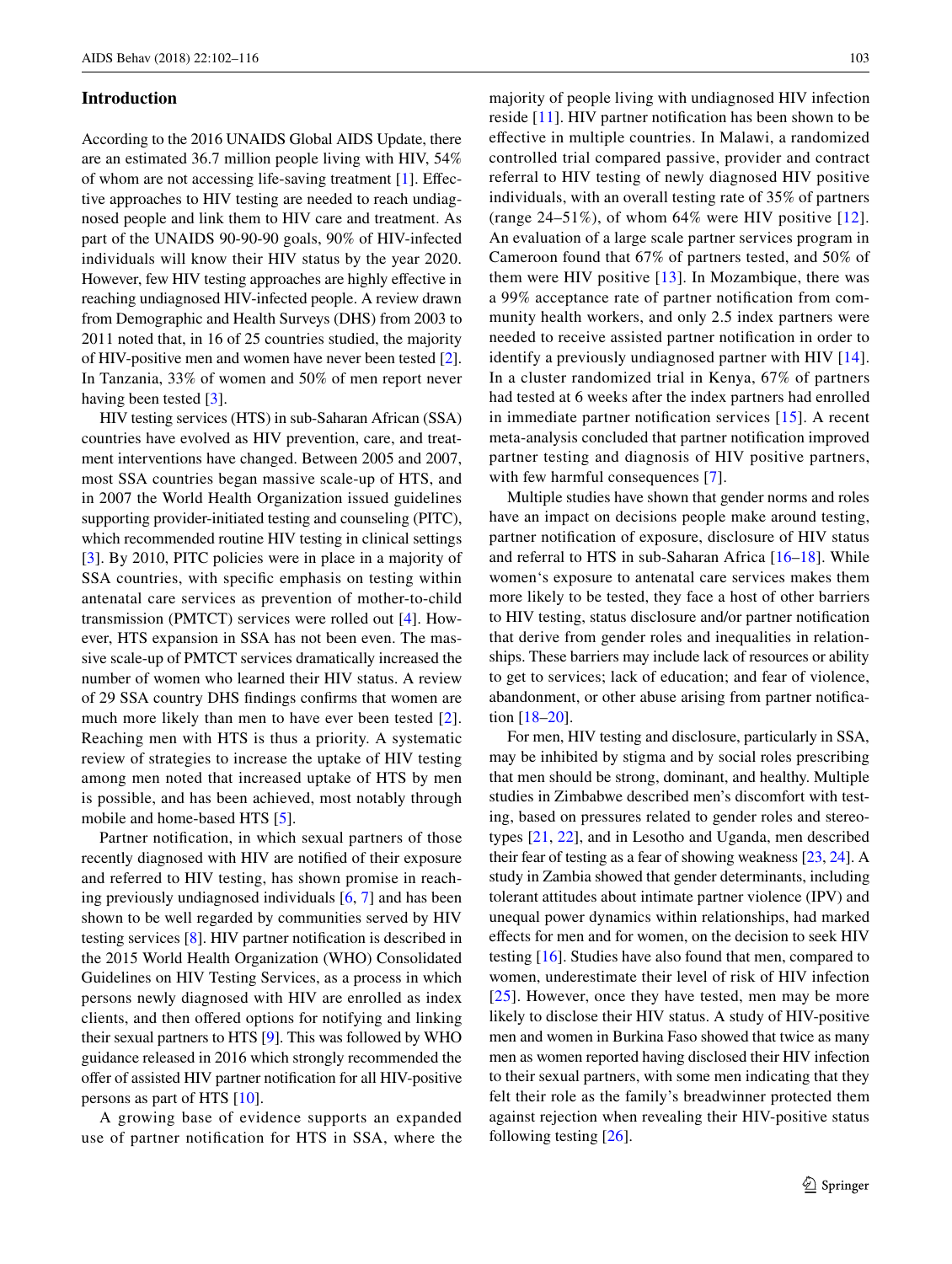Diferential outcomes of male versus female index clients in successfully referring partners to HTS in the context of partner notifcation in SSA have not been previously described in the literature. Further, although a recent publication addressed men and women's experiences with disclo-sure of HIV status in South Africa [\[18](#page-14-16)], men and women's experiences associated with partner notifcation has not been described. As partner notifcation for HTS is scaled up in SSA, gender and sex-related dimensions must be taken into account in implementation strategies, in order for partner notifcation and referral to HTS programs to achieve maximum impact.

This paper uses fndings from a study in Tanzania to explore the research question: do male and female index clients have diferent outcomes in getting their sexual partners to come in for HIV testing following referral through the partner notifcation? The paper describes the success of men and women in referring their sexual partners to HTS in a partner notifcation study conducted in Tanzania, as well as describing barriers and experiences arising for index clients and their partners during the process of partner notifcation for HTS.

# **Methods**

# **Study Design**

A mixed-methods, cross-sectional study on partner notifcation for HIV testing was conducted in three hospitals in the Njombe region of Tanzania between June and September 2015. The overview results of the study, which looked at the efectiveness of partner notifcation in getting sexual partners to come to the facility for HIV testing, are described in a previous publication [\[27](#page-14-24)]. The current analysis examines referral outcomes among male versus female index clients. The main quantitative outcome of interest for this analysis was diferences in success of referral for HTS among male versus female and between married and non-married index clients. The study also qualitatively explored men and women's views on barriers and other experiences arising during the partner notifcation process, from both the index client and the sexual partner perspective.

### **Study Setting**

Njombe is Tanzania's highest HIV prevalence region, with 14.8% of the adult population infected with HIV [\[3](#page-14-2)]. Study facilities included peri-urban Kibena Regional Hospital, urban Makambako Town Hospital, and the rural, faith-based Ilembula Designated District Hospital. Each facility had a dedicated, on-site voluntary counseling and testing (VCT) center, and ofered PITC to inpatients and to outpatients. These three facilities were selected in consultation with regional authorities because of their high testing volume.

### **Study Population and Eligibility Criteria**

The study population comprised 390 index clients (men and women at the study facilities who had been diagnosed with HIV on the same day of testing, through either PITC or VCT) and 249 sexual partners of index clients (partners who had been listed by index clients and had come to the health facility for HIV testing). Eligibility criteria for study enrollment as an index client included the following: newly diagnosed with HIV; 18 years or older; not pregnant; had a sexual partner currently or in the past 24 months. Eligibility criteria for enrollment as a sexual partner was that the partner was 18 years of age or older. Pregnant women were excluded from enrolling in the study as index clients since a diferent form of partner notifcation exists in Tanzania within antenatal care services: pregnant women are encouraged to bring their partner into the health facility to be tested.

The 46 participants in the qualitative component of the study were selected on a convenience basis from the index clients and sexual partners enrolled in the study. The index clients were selected in equal number from male and female index clients who successfully referred a sexual partner and those who were not successful in referring a sexual partner, and the male and female sexual partners were selected in a roughly equal number according to whether they tested positive or negative for the virus. Index clients and partners were selected by study staff for participating in an in-depth interview (IDI) on a convenience basis. A rough quota was given to each facility, balancing out male and female participants, and those index clients or partners who were invited to participate and agreed and consented were interviewed.

### **Sampling**

The sample size for the study was calculated to answer the main study objectives, which was the successful referral of sexual partners of the index clients. The sample size calculation for the original research question was based on an assumption that index clients would list an average of one sexual partner, and that 51% of partners would come to the facility following notifcation, as seen in a study conducted in the hospital setting in Malawi [\[12\]](#page-14-11). Based on these assumptions, a sample size of 384 index clients was needed to detect a similar rate of attendance among sexual partners with 85% power ( $\alpha$  = 0.05, two-sided test). The design effect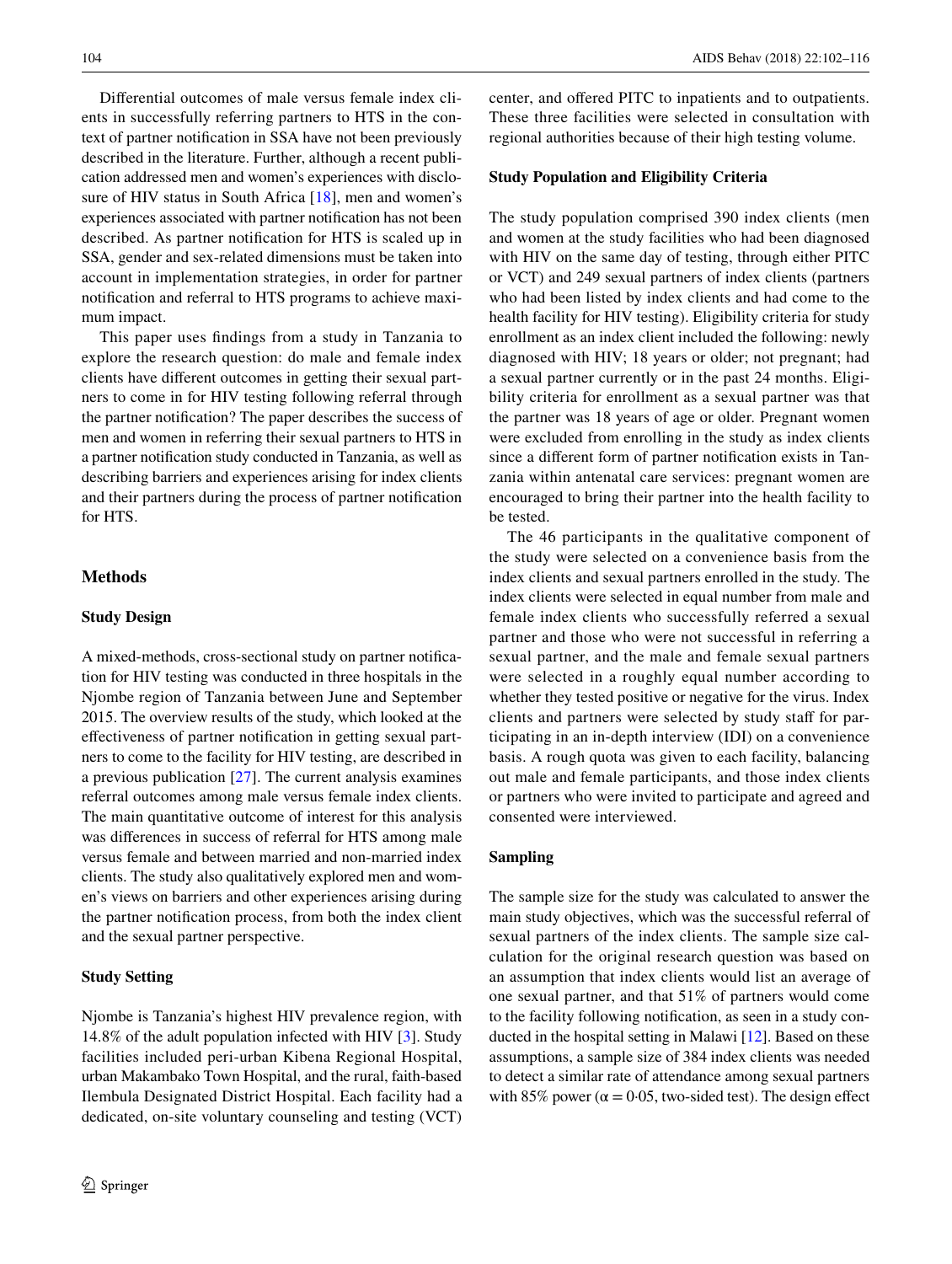(DEFF) was set at 1.0 because we expected minimal variation between facilities. The sample size formula was:

$$
n = \frac{1.96^2 p (1 - p) (DEFF)}{d^2} = \frac{1.96^2 \times 0.51 (1 - 0.51) (1.0)}{(0.05)^2} = 384
$$

The current analysis utilized this sampling framework. The diferences between sex and marital status were thus not sampled for, but strongly emerged from the analysis.

### **Study Procedures**

### *Partner Notifcation*

Potentially eligible men and women (diagnosed with HIV through PITC or VCT at the study facilities) were referred to onsite researchers at the time of their diagnosis. Study staf—who were trained HIV counselors—screened potential participants for study eligibility for enrollment as an index client (eligibility criteria detailed above). Written informed consent was obtained from interested and eligible people before enrolling them as index clients. Index clients wrote down names and contact information for sexual partners in a log, and these partners are referred to in this study as "listed sexual partners." Enrolled index clients were interviewed using a questionnaire that collected demographic information and contained questions to fag individuals with a history of IPV. Index clients were asked to list current or past (within 24 months) sexual partners, provide locator information (most relevant being phone number), and decide how the partner was to be contacted for the referral to HTS. During partner listing, the index client was asked questions designed to identify listed sexual partners to whom disclosure or the referral to HTS might cause a risk of IPV. Any sexual partners the index client felt might react with violence were excluded from the notifcation process. Index clients could elect to contact the partner themselves (passive referral), have the study staff contact the partner (provider referral), or attempt to contact the partner themselves, with the understanding that the study staff would contact the partner should the index client fail (contract referral). A second written consent, was flled in before the index client listed partners, or before the study staff followed up with a partner. Index clients were requested to list as many partners as they could, with locator information, indicating the type (married, unmarried, casual partner, boyfriend or girlfriend), duration, and status (past or current) of the relationship for each partner. Index clients were given a choice as to whether or not they wanted a written referral card to take to their partner.

Sexual partners were referred back to the facility in which the index client tested (these referred partners are now no longer "listed sexual partners" and are referred to here as

"sexual partners" or "partners"). Partners were given the name and room number of the counselor who had conducted the index client testing, and were ofered HIV testing by the same counselor or another study counselor. This process both made it clear to the partner where to go as well as allowing the study staff to link the partner with the index client. Sexual partners who decided to seek testing at another facility, or who decided to come in for testing but did not identify themselves to the study staff, were not successfully referred partners in this study.

In this study, "successful referral" is defned as the partner coming to the health facility following referral (passive, contract or provider) whether or not the partner tested at the facility. A very small number of partners  $(n = 10)$  came to the facility but did not test due to being previously diagnosed HIV positive. These are counted as successfully referred since they came to the facility following referral.

#### *Qualitative Interviews*

IDI participants returned to the study site for the interview, and were reimbursed for their transport costs. Interviews were conducted in Kiswahili by a trained study staff member using a standardized interview guide. Interviews were audio recorded, transcribed into Kiswahili transcripts, and then translated into English.

### **Data Management and Analysis**

Quantitative data were collected either manually, using paper forms, or electronically, using tablets. Paper-based data were entered into ODK data fles that had feld checks for data quality. Data collected using tablets were uploaded immediately to a server in Dar es Salaam. Data were cleaned by running queries and reports using STATA version 14.0 and correcting discrepancies. Data were extracted and analyzed using SPSS version 23. Qualitative data were in the form of audio fles, which were transcribed and translated, entered as English transcripts, which was then uploaded into MAXQDA (VERBI Software—Consult—Sozialforschung GmbH 2014).

Descriptive statistics were performed to describe the background characteristics of index clients and successfully referred sexual partners. Analysis entailed simple frequencies of the main study outcomes and cross-tabulations with Chi square tests to determine if there were significant diferences in the success of referral for HTS among male and female index clients based on their background characteristics. Key analyses included diferences in successful referral and listing of multiple partners by sex. Bivariate and multivariate logistic regressions were run to identify index client and partner characteristics associated with successful partner referral, including sex and marital/relationship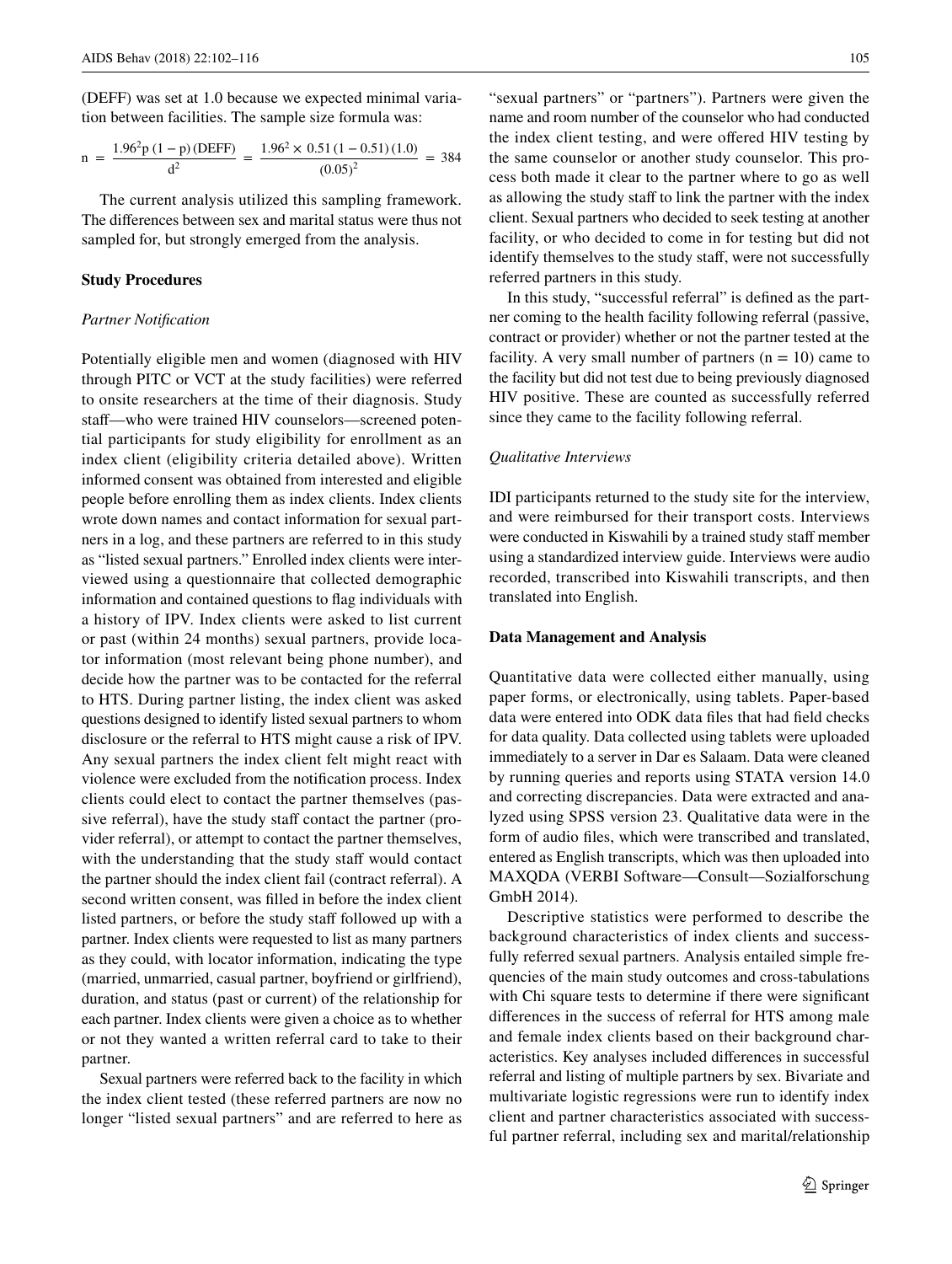status. Backward elimination was used to determine the fnal logistic model. Covariates were included in the model if 1) they had a p value  $< 0.25$ ; and/or 2) were known to affect the outcome of interest from previously published studies. The main study outcomes in regression models were "listing more than one sexual partner" and "referring at least one sexual partner" for index clients (Table [2\)](#page-7-0), and for sexual partners "being successful referred for HTS" and "having a positive HIV diagnosis" (Table [4](#page-8-0)). The covariates that were included in the model were age, sex, education and marital status.

For the qualitative data, a codebook was developed by a team of three researchers (DO, CK, MP) incorporating themes that corresponded to study interview guides. English transcripts were reviewed and uploaded into MAXQDA qualitative analysis software where the data were tagged using previously identified codes as well as codes that emerged from the data, in the Grounded Theory tradition [\[28](#page-14-25)]. One researcher applied cross-case analysis to organize the transcript data into themes and provided relevant narratives and quotations illustrating each theme [\[29\]](#page-14-26).

In analysis of qualitative data, we adapted Weinstein et al.'s Precaution Adoption Process Model (PAPM) [[30\]](#page-14-27) to categorize the stages through which a partner might pass through in the decision of whether or not to come in for testing following a referral. The PAPM describes stages of precaution-taking, and seeks to elaborate the stages that people go through to commence a health-protective behavior [\[30](#page-14-27)].

This model, with some adaptations refecting this study, can be seen in Fig. [1](#page-4-0).

### **Ethical Oversight**

The study was conducted with ethical oversight from the Institutional Review Boards (IRB) of the Johns Hopkins Bloomberg School of Public Health (IRB 00006116) and the Tanzanian National Institute of Medical Research (NIMR) IRB (NIMR/HQ/R.8a/vol.1x/1914) with support from the Njombe Regional Medical Authorities.

# **Results**

### **Results: Quantitative**

### *Overview of Study Outcomes*

Figure [2](#page-5-0) depicts the number of HIV-positive individuals approached, enrolled index clients, and listed and successfully referred sexual partners by sex. Of the 653 newly diagnosed HIV-positive men and women, 390 (46.9% males and 53.1% females) were enrolled as index clients. The enrolled clients listed 439 sexual partners (224 female partners and 215 male partners). No index clients listed same-sex sexual partners. Of the listed partners, 249 (56.7%) were successfully referred (i.e., came to a study facility following the



<span id="page-4-0"></span>**Fig. 1** PAPM model with reference to partner notifcation process. Text in blue is based on fndings from the current study (Color fgure online). Adapted from Ref. [[30](#page-14-27)]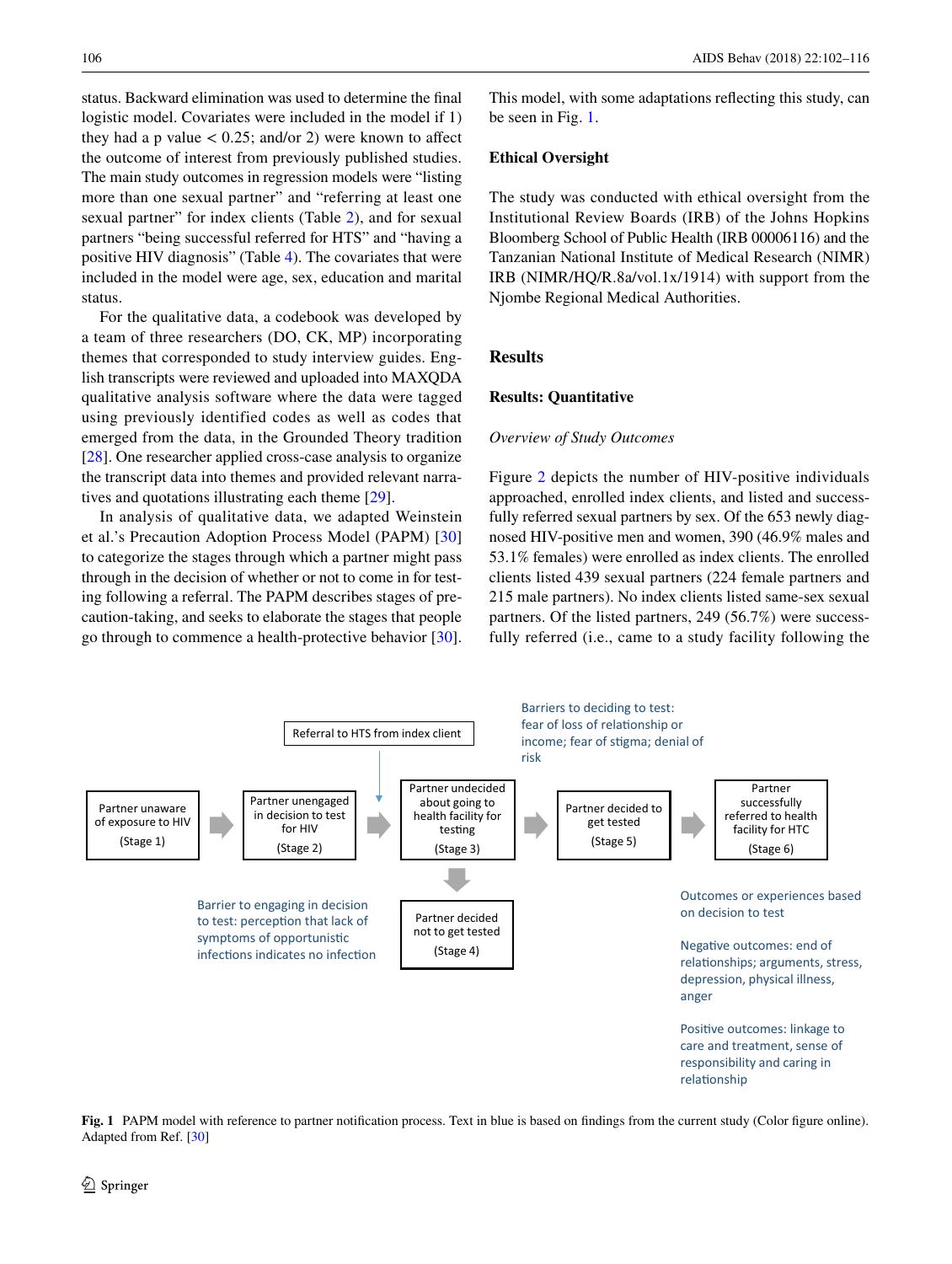

<span id="page-5-0"></span>**Fig. 2** Overview, partner notifcation study enrollment, listing, referral and testing by sex, June–September 2015

notifcation). Overall, 63.4% of the female partners and 49.8% of the male partners were successfully referred. Among partners who were successfully referred to the facility, testing was close to universal for both female and male partners (96.5% and 95.3%, respectively).

# *Enrollment and Eligibility*

Enrollment and eligibility information is presented to augment understanding of the type of client seen in a typical service delivery setting who may or may not be interested or eligible for partner notifcation. Of the 653 HIV-positive individuals who were screened, 31 were ineligible since they were under 18 years of age, and 232 did not enroll in the study for other various reasons. The most frequently reported reason for non-enrollment was not having had a partner in the past 24 months ( $n = 167$ ), followed by being distraught or decline to participate  $(n = 36)$ , or other reasons  $(n = 13)$  $(n = 13)$  (Fig. 3).

Table [1](#page-6-1) presents demographic information on the 390 (enrolled) index clients and on the 232 newly diagnosed HIV-positive people above the age of 18 who did not enroll.

Married people were much more likely to enroll in the study than unmarried people (76.2% vs. 24.8%).

# *Type of Referral and Relationship Status*

Almost all index clients (91.6%) chose passive referral, meaning that they contacted their listed sexual partners themselves (data not shown). Table [2](#page-7-0) shows the tendency of index clients to list multiple partners and success of partner referral, by sex and marital status of the index clients. Among index clients, 47 listed more than one sexual partner: in multivariate analysis, male index clients were 6.2 times more likely to list more than one sexual partner than female index clients. In multivariate analysis, male index clients were 2.2 times more likely than female index clients to be successful in referring at least one partner. In multivariate analysis, married index clients were 2.5 times more likely than unmarried index clients to be successful in referring at least one partner.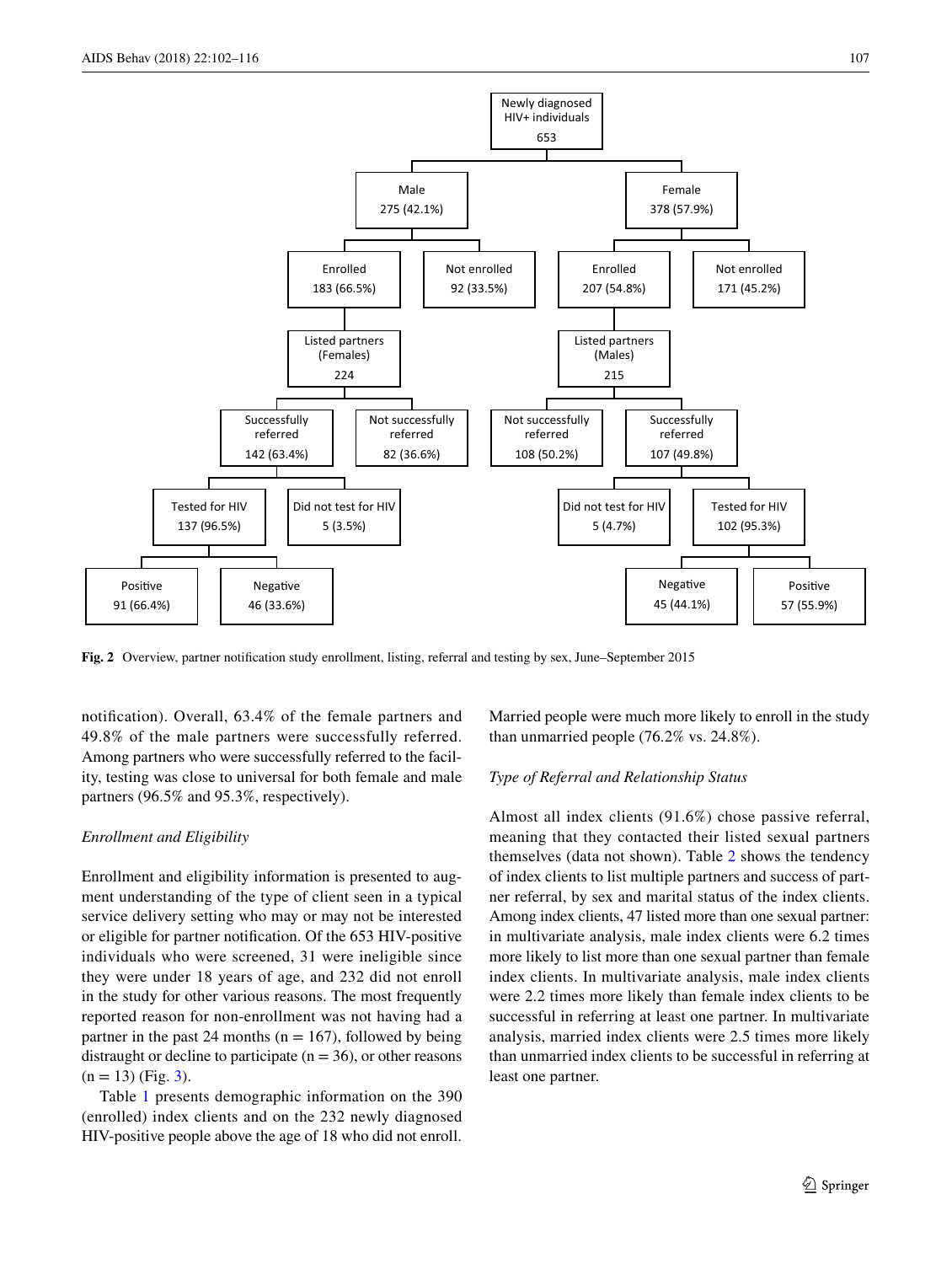<span id="page-6-0"></span>**Fig. 3** Reasons for nonenrollment in Tanzania partner notifcation study, June–September 2015



\*\*Other reasons: partner on ART (n=4), partner deceased (n=1), partner is geographically distant (n=1), fear of IPV (1), and unspecified (n=6)

<span id="page-6-1"></span>

|  | <b>Table 1</b> Demographic factors of HIV-positive, non-enrolled individuals and index clients |  |  |  |  |  |  |
|--|------------------------------------------------------------------------------------------------|--|--|--|--|--|--|
|--|------------------------------------------------------------------------------------------------|--|--|--|--|--|--|

| Demographic factors    | HIV positive, non-enrolled in study ( $n = 232$ ) |                    |                  |         | Index clients $(n = 390)$    |                    |                  |         |
|------------------------|---------------------------------------------------|--------------------|------------------|---------|------------------------------|--------------------|------------------|---------|
|                        | Males<br>$N(\%)$                                  | Females<br>$N(\%)$ | Total<br>$N(\%)$ | P-value | Males<br>$N(\%)$             | Females<br>$N(\%)$ | Total<br>$N(\%)$ | p value |
| Age group              |                                                   |                    |                  | 0.011   |                              |                    |                  | 0.000   |
|                        |                                                   |                    |                  |         | <b>NA</b>                    | <b>NA</b>          | <b>NA</b>        |         |
| $18 - 24$              | 4(5.2)                                            | 31(20.0)           | 35(15.1)         |         | 13(7.1)                      | 49 (23.7)          | 62(15.9)         |         |
| $25 - 34$              | 31(40.3)                                          | 66 (42.6)          | 97(41.8)         |         | 74 (40.4)                    | 100(48.3)          | 174 (44.6)       |         |
| $35 - 44$              | 25(32.4)                                          | 33(21.3)           | 58 (25.0)        |         | 61(33.3)                     | 41(19.8)           | 102(26.2)        |         |
| 45 and above           | 17(22.1)                                          | 25(16.1)           | 42(18.1)         |         | 35(19.1)                     | 17(8.2)            | 52(13.3)         |         |
| Education              |                                                   |                    |                  | 0.757   |                              |                    |                  | 0.541   |
| No formal education    | 17(22.1)                                          | 35(22.6)           | 52(22.4)         |         | 24(13.1)                     | 34(16.4)           | 58 (14.9)        |         |
| Primary education      | 56 (72.7)                                         | 108(69.7)          | 164(70.7)        |         | 138 (75.4)                   | 146(70.5)          | 284 (72.8)       |         |
| Secondary and above    | 4(5.2)                                            | 12(7.7)            | 16(6.9)          |         | 21(11.5)                     | 27(13.0)           | 48 (12.3)        |         |
| <b>Marital Status</b>  |                                                   |                    |                  | 0.375   |                              |                    |                  | 0.000   |
| Single                 | 27(35.1)                                          | 52(33.5)           | 79(34.1)         |         | 21(11.5)                     | 52(25.1)           | 73(18.7)         |         |
| Married                | 22(28.6)                                          | 42 (27.2)          | 64(27.6)         |         | 156 (85.2)                   | 141(68.1)          | 297 (76.2)       |         |
| Divorced               | 17(22.1)                                          | 25(16.1)           | 42(18.1)         |         | 6(3.3)                       | 8(3.9)             | 14(3.6)          |         |
| Widowed                | 11(14.2)                                          | 36(23.2)           | 47 (20.2)        |         | 0(0.0)                       | 6(2.9)             | 6(1.5)           |         |
| Main economic activity |                                                   |                    |                  |         |                              |                    |                  | 0.000   |
| Housewife              | NA                                                | NA                 | NA               |         | 0(0.0)                       | 6(2.9)             | 6(1.5)           |         |
| Farmer                 |                                                   |                    |                  |         | 105(57.4)                    | 113 (54.6)         | 218 (55.9)       |         |
| Small scale business   |                                                   |                    |                  |         | 39 (21.3)                    | 72 (34.8)          | 111(28.5)        |         |
| Formally employed      |                                                   |                    |                  |         | 26(14.2)                     | 14(6.8)            | 40(10.3)         |         |
| Other                  |                                                   |                    |                  |         | 2(1.0)<br>13(7.1)<br>15(3.8) |                    |                  |         |
| Total                  | 77 (100.0)                                        | 155(100.0)         | 232 (100.0)      |         | 183 (100.0)                  | 207(100.0)         | 390 (100.0)      |         |

*NA* information was not collected for the non-enrolled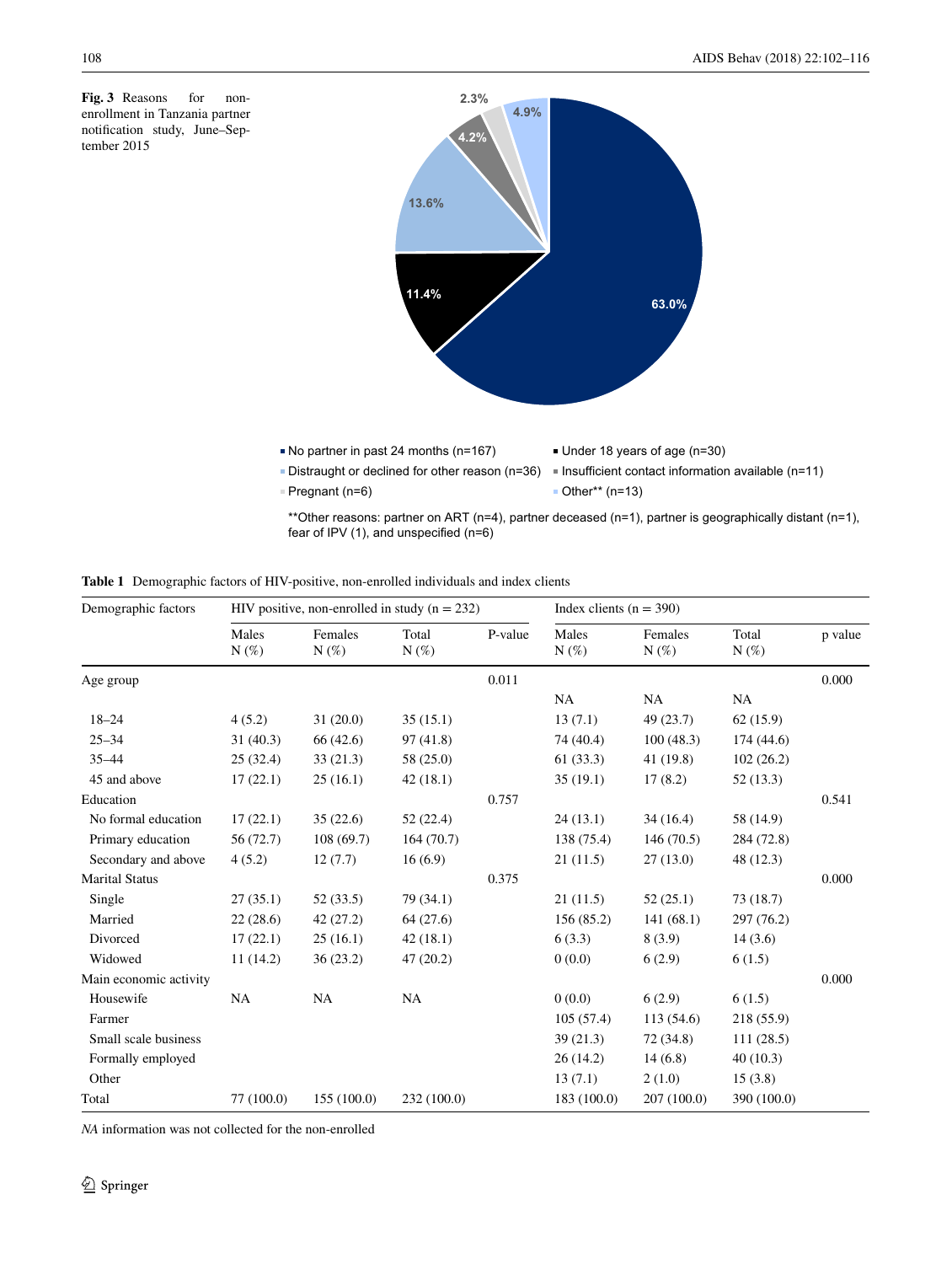<span id="page-7-0"></span>**Table 2** Successful referral and multiple partner listing by sex and marital status of index clients

| Study outcome                                                              | Index clients $(N = 390)$                        |                |                  |                                      |                                     |  |  |  |  |
|----------------------------------------------------------------------------|--------------------------------------------------|----------------|------------------|--------------------------------------|-------------------------------------|--|--|--|--|
|                                                                            | <b>Yes</b><br>$N(\%)$                            | No.<br>$N(\%)$ | Total<br>$N(\%)$ | <b>B</b> ivariate<br>Odds Ratio (CI) | Multivariate<br>Odds Ratio $(CI)^a$ |  |  |  |  |
| Index client listed more than one sexual partner                           |                                                  |                |                  |                                      |                                     |  |  |  |  |
| Female                                                                     | 10(4.8)                                          | 197(95.2)      | 207 (100.0)      | Reference                            | Reference                           |  |  |  |  |
| Male                                                                       | 37(20.2)                                         | 146 (79.8)     | 183(100.0)       | $5.0(2.4-10.4)^*$                    | $6.2(2.7-14.1)^*$                   |  |  |  |  |
|                                                                            | Index client listed more than one sexual partner |                |                  |                                      |                                     |  |  |  |  |
| Not married                                                                | 11(11.8)                                         | 82 (88.2)      | 93 (100.0)       | Reference                            | Reference                           |  |  |  |  |
| Married                                                                    | 36(12.1)                                         | 261 (87.9)     | 297 (100.0)      | $1.0(0.5-2.1)$                       | $0.6(0.3-1.3)$                      |  |  |  |  |
| Index client referred at least one listed sexual partner                   |                                                  |                |                  |                                      |                                     |  |  |  |  |
| Female                                                                     | 107(51.7)                                        | 100(48.3)      | 207(100.0)       | Reference                            | Reference                           |  |  |  |  |
| Male                                                                       | 130(71.0)                                        | 53(29.0)       | 183(100.0)       | $2.3(1.5-3.5)^{*}$                   | $2.2(1.4-3.5)^*$                    |  |  |  |  |
| Index client referred at least one listed sexual partner by marital status |                                                  |                |                  |                                      |                                     |  |  |  |  |
| Not married                                                                | 39 (41.9)                                        | 54 (58.1)      | 93 (100.0)       | Reference                            | Reference                           |  |  |  |  |
| Married                                                                    | 198 (66.7)                                       | 99 (33.3)      | 297 (100.0)      | $2.7(1.7-4.5)^*$                     | $2.5(1.5-4.2)^*$                    |  |  |  |  |

*CI* confdence interval

 $*$  p  $< 0.001$ 

a Adjusted for age, education, sex and marital status

<span id="page-7-1"></span>**Table 3** Demographic characteristics of successfully referred sexual partners by sex

| Demographic factors                         | Successfully referred sexual partners $(n = 249)$ | p value            |                  |       |  |
|---------------------------------------------|---------------------------------------------------|--------------------|------------------|-------|--|
|                                             | Males<br>$N(\%)$                                  | Females<br>$N(\%)$ | Total<br>$N(\%)$ |       |  |
| Age group                                   |                                                   |                    |                  | 0.000 |  |
| $18 - 24$                                   | 11(10.3)                                          | 30(21.1)           | 41(16.5)         |       |  |
| $25 - 34$                                   | 35(32.7)                                          | 61(43.0)           | 96 (38.6)        |       |  |
| $35 - 44$                                   | 32(29.9)                                          | 38 (26.8)          | 70(28.1)         |       |  |
| 45 and above                                | 29(27.1)                                          | 13(9.2)            | 42 (16.9)        |       |  |
| Education                                   |                                                   |                    |                  | 0.012 |  |
| No formal education                         | 14(13.1)                                          | 41 (28.9)          | 55(22.1)         |       |  |
| Primary education                           | 79 (73.8)                                         | 86 (60.6)          | 165(66.3)        |       |  |
| Secondary and above                         | 14(13.1)                                          | 15(10.6)           | 29(11.6)         |       |  |
| Marital Status (missing information $= 1$ ) |                                                   |                    |                  | 0.124 |  |
| Single                                      | 14(13.2)                                          | 8(5.6)             | 22(8.9)          |       |  |
| Married/living together                     | 89 (84.0)                                         | 131 (92.3)         | 220 (88.7)       |       |  |
| Divorced/separated                          | 2(1.9)                                            | 3(2.1)             | 5(2.0)           |       |  |
| Widowed                                     | 1(0.9)                                            | 0(0.0)             | 1(0.4)           |       |  |
| Main economic activity                      |                                                   |                    |                  | 0.000 |  |
| Housewife                                   | 0(0.0)                                            | 3(2.1)             | 3(1.2)           |       |  |
| Farmer                                      | 61(57.0)                                          | 102(71.8)          | 163(65.5)        |       |  |
| Small scale business/trader                 | 21(19.6)                                          | 30(21.1)           | 51 (20.5)        |       |  |
| Formally employed                           | 15(14.0)                                          | 3(2.1)             | 18 (7.2)         |       |  |
| Other                                       | 10(9.3)                                           | 4(2.8)             | 14(5.6)          |       |  |
| Total                                       | 107(100.0)                                        | 142 (100.0)        | 249 (100.0)      |       |  |

# *Characteristics of Sexual Partners*

Table [3](#page-7-1) presents demographic information on the 249 successfully referred sexual partners. Successfully referred male partners tended to be older than female partners (27% vs. 9.2% were 45 years and above) ( $p < 0.00$ ). While the majority of all partners (66.3%) had primary education, more male partners (73.8%) had completed primary education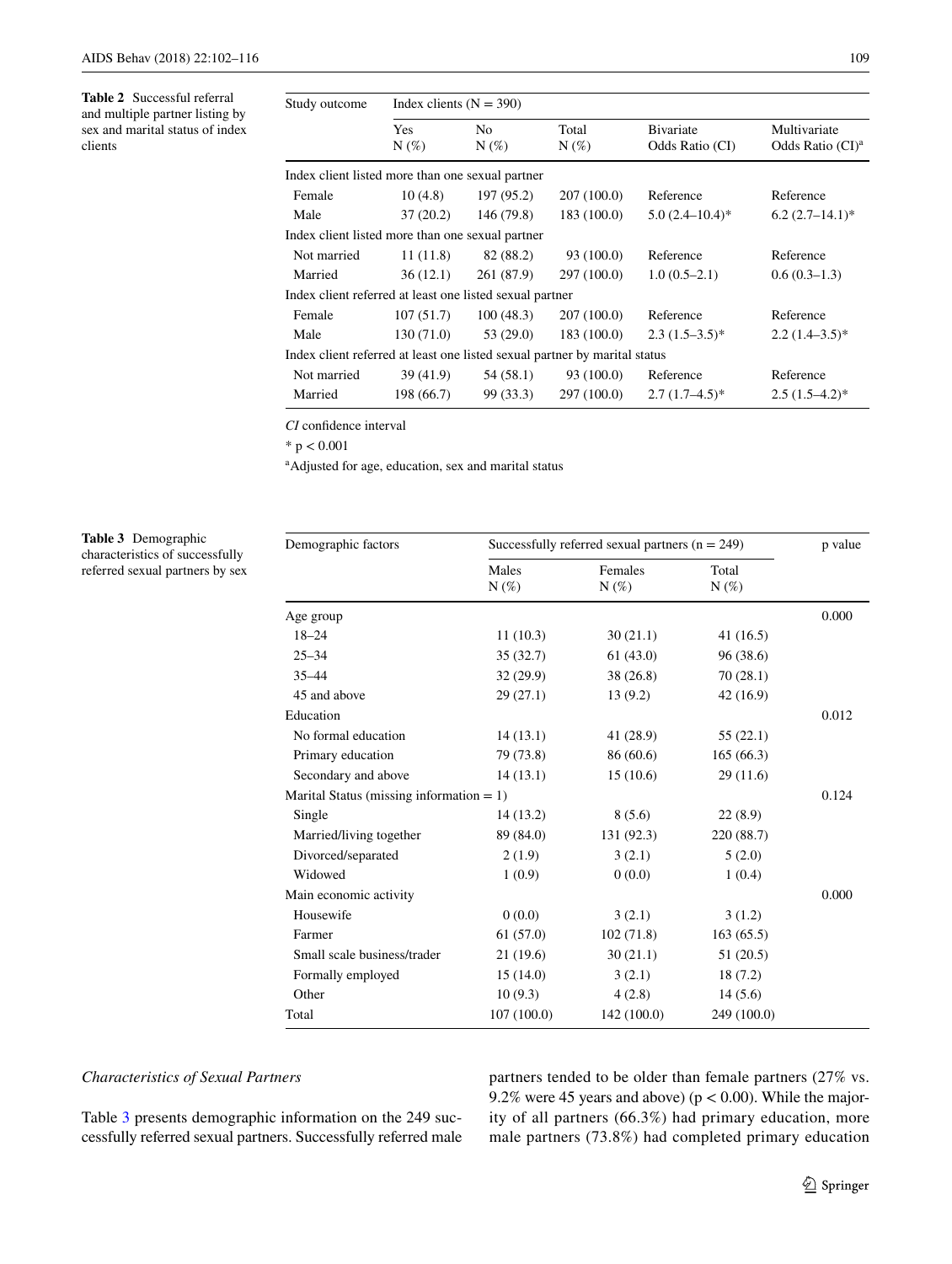| Study outcome                                                             | Yes<br>$N(\%)$ | No<br>$N(\%)$ | Total       | Bivariate Odds Ratio (CI) | Multivariate Odds Ratio (CI) <sup>2</sup> |
|---------------------------------------------------------------------------|----------------|---------------|-------------|---------------------------|-------------------------------------------|
| Partner successfully referred to HTS $(n = 439$ listed sexual partners)   |                |               |             |                           |                                           |
| <b>Sex</b>                                                                |                |               |             |                           |                                           |
| Male sexual partner                                                       | 108(49.8)      | 109(50.2)     | 217 (100.0) | Reference                 | Reference                                 |
| Female sexual partner                                                     | 141(63.5)      | 81 (36.5)     | 222 (100.0) | $1.7(1.2-2.5)$ **         | $1.5(1.0-2.2)*$                           |
| Marital status (missing $=$ 4)                                            |                |               |             |                           |                                           |
| Unmarried                                                                 | 37(32.2)       | 78 (67.8)     | 115(100.0)  | Reference                 | Reference                                 |
| Married                                                                   | 208(65.0)      | 112(35.0)     | 320 (100.0) | $3.9(2.5-6.2)$ ***        | $3.7(2.3-5.8)$ ***                        |
| Relationship status (missing $= 5$ )                                      |                |               |             |                           |                                           |
| Casual sexual partner                                                     | 20(33.9)       | 39(66.1)      | 59 (100.0)  | Reference                 | Reference                                 |
| Husband                                                                   | 75(54.7)       | 62(45.3)      | 137(100.0)  | $2.4(1.3-4.5)$ **         | $1.8(0.9-3.6)$                            |
| Wife                                                                      | 132(72.5)      | 50(27.5)      | 182(100.0)  | $5.1(2.7-9.7)$ ***        | $7.4(3.3-16.3)$ ***                       |
| Girlfriend/boyfriend                                                      | 17(30.4)       | 39(69.6)      | 56(100.0)   | $0.9(0.4-1.7)$            | $1.9(0.9-4.4)$                            |
| Partner diagnosed with HIV infection ( $n = 239$ partners tested for HIV) |                |               |             |                           |                                           |
| Sex                                                                       |                |               |             |                           |                                           |
| Male                                                                      | 57(55.3)       | 46 (44.7)     | 103(100.0)  | Reference                 | Reference                                 |
| Female                                                                    | 91 (66.9)      | 45(33.1)      | 136(100.0)  | $1.6(1.0-2.8)$            | $1.7(0.9-3.3)$                            |
| Marital status (missing $= 5$ )                                           |                |               |             |                           |                                           |
| Not married                                                               | 17(44.7)       | 21(55.3)      | 38 (100.0)  | Reference                 | Reference                                 |
| Married                                                                   | 129(65.8)      | 67(34.2)      | 196 (100.0) | $2.6(1.3-5.4)$ *          | $1.5(0.6-3.6)$                            |
| Relationship status (missing $= 5$ )                                      |                |               |             |                           |                                           |
| Casual sexual partner                                                     | 13(65.0)       | 7(35.0)       | 20(100.0)   | Reference                 | Reference                                 |
| Husband                                                                   | 42(60.0)       | 28(40.0)      | 70 (100.0)  | $0.8(0.3-2.3)$            | $0.3(0.1-1.6)$                            |
| Wife                                                                      | 88 (69.3)      | 39(30.7)      | 127(100.0)  | $1.2(0.5-3.3)$            | $0.5(0.1-3.1)$                            |
| Girlfriend/boyfriend                                                      | 3(17.6)        | 14 (82.4)     | 17(100.0)   | $0.1(0.0-0.5)$ **         | $0.1(0.0-0.5)$ **                         |

<span id="page-8-0"></span>**Table 4** Successful referral and HIV status by sex, marital status, and relationship status of sexual partners

*CI* confdence interval

**\*** p < 0.05

\*\*  $p < 0.01$ 

\*\*\*  $p < 0.001$ 

a Adjusted for age, sex, education and marital status

than female partners (60.6%) ( $p = 0.012$ ). More of the male partners were formally employed than female partners (14% vs.  $2.1\%$ ) (p < 0.000).

Table [4](#page-8-0) presents successful referral and HIV status of listed sexual partners by the sex, marital status, and relationship status of the listed sexual partners. In multivariate analysis, female sexual partners were 1.5 times more likely to be successfully referred than male sexual partners, and married partners 3.7 times more likely than unmarried. Partners who were listed as being a girlfriend/boyfriend or casual sex partner were less likely to be successfully referred: 30.4% of boyfriends/girlfriends and 33.9% of casual partners were successfully referred, compared to 72.5% wives and 54.7% of husbands.

# **Results: Qualitative**

A total of 46 participants (26 index clients and 20 sexual partners) were interviewed as part of the IDI's. Half were male and half female. Table [5](#page-9-0) presents demographic characteristics of the IDI participants.

# *Language Used in Notifying Partner*

Many of the index clients interviewed chose to use indirect language (i.e., avoided direct reference to HIV testing or avoided disclosing that they had been tested) when notifying and referring their partner. Multiple male index clients interviewed told their partners that the health care provider would not reveal their test results unless the partner came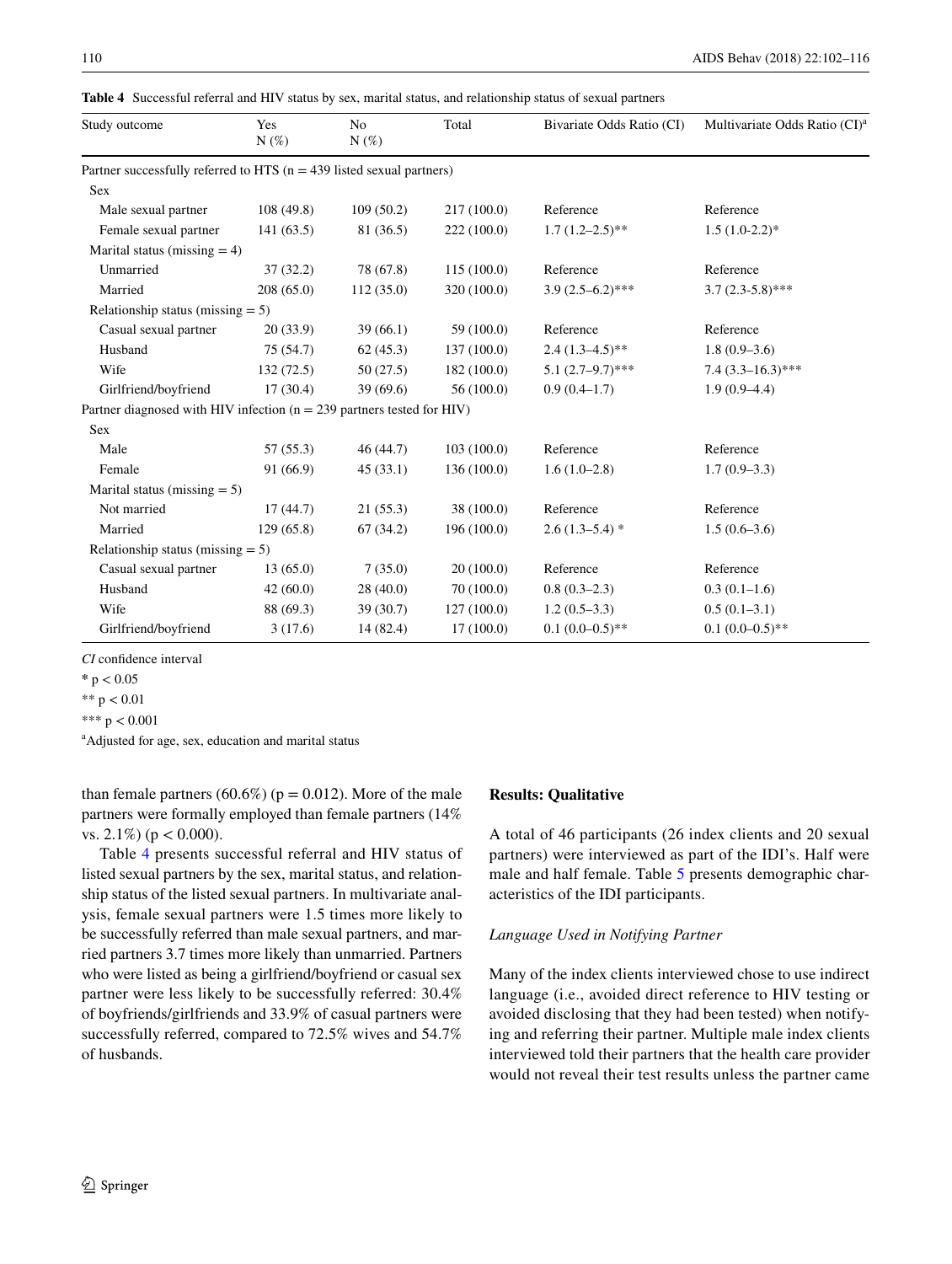<span id="page-9-0"></span>**Table 5** Demographic characteristics of in-depth interview (IDI) participants

| Demographic characteristics   | Index clients                                            | Sexual partners                                  |                                 | ALL IDI                          |                            |  |
|-------------------------------|----------------------------------------------------------|--------------------------------------------------|---------------------------------|----------------------------------|----------------------------|--|
|                               | Successfully referred at<br>least one partner $(n = 12)$ | Failed to refer a sexual<br>partner ( $n = 14$ ) | Testing posi-<br>tive $(n = 9)$ | Testing nega-<br>tive $(n = 11)$ | Participants<br>$(n = 46)$ |  |
| Sex                           |                                                          |                                                  |                                 |                                  |                            |  |
| Male                          | 5                                                        | 7                                                | 4                               | 7                                | 23                         |  |
| Female                        | 7                                                        | 7                                                | 5                               | 4                                | 23                         |  |
| Age                           |                                                          |                                                  |                                 |                                  |                            |  |
| $18 - 24$                     |                                                          | $\Omega$                                         | $\Omega$                        | 3                                | 4                          |  |
| $25 - 34$                     | 3                                                        |                                                  | 5                               | 2                                | 17                         |  |
| $35 - 44$                     | 6                                                        | 2                                                | 2                               | 3                                | 13                         |  |
| 45 and above                  | $\overline{c}$                                           | 5                                                | 2                               | 3                                | 12                         |  |
| <b>Highest Education</b>      |                                                          |                                                  |                                 |                                  |                            |  |
| No formal education           |                                                          | 2                                                | 6                               | 8                                | 17                         |  |
| Primary education             | 10                                                       | 10                                               |                                 |                                  | 22                         |  |
| Secondary education and above | 1                                                        | 2                                                |                                 |                                  | 4                          |  |
| Missing information           | $\Omega$                                                 | $\mathbf{0}$                                     | 2                               |                                  | 3                          |  |
| <b>Marital Status</b>         |                                                          |                                                  |                                 |                                  |                            |  |
| Single                        | 3                                                        | 4                                                | $\Omega$                        | 3                                | 10                         |  |
| Married                       | 9                                                        | 9                                                | 9                               | 6                                | 33                         |  |
| Divorced/separated            | 0                                                        | 0                                                | 0                               | 2                                | 2                          |  |
| Widowed                       | 0                                                        |                                                  | $^{(1)}$                        | 0                                |                            |  |
| Total                         | 12                                                       | 14                                               | 9                               | 11                               | 46                         |  |

for testing as well. Some female index clients pretended they had not yet tested, or claimed to have a health problem for which their partner's assistance was needed.

Index Client KRH-068/no trace/M/40/Married: To be honest... I did not want to tell her. I tried to convince her, by telling her that "I will not get my results until I go with you," She wanted to know why do others go there and get their results? I told her that is for those who are not married. I insisted that I have gone there but I could not get the results without going with her: that is where we ended our conversation.

Index client MTH203/trace/F/39/Married: I called him, I told him that you are needed here; he asked "what for!?" I told him to come because they have told me that I have anemia, "You have to come, for you to get the information by yourself; they need to tell you many things," so he agreed to come…. [To what extent was the way you used effective?] Very effective....

Partner IDDH-020-1/-ve/M/19/Single: *(Liked the indirect method of notifcation his partner used)* I think it was a right method, because the way she told me she has a problem without telling me what it is, made me anxious to know what is it.

Some index clients, however, told their partners directly that they had tested positive during the referral to HTS. Generally, partners who were informed directly expressed appreciation for the candid disclosure:

Partner MTH-119-01/+ ve/F/30/Married: "I was encouraged when he told me: "Myself, I am afected so I ask you to go and get tested"…. I was encouraged because he told me openly."

Index client MTH-132/trace/F/29/Living together: I told him that I have tested already and the results are known…. He told me that what I did was good. He told me yes, it's true we both need to go for test; I need also to know my status.

Index client IDDH-009/M/age/Unmarried: (*Female partner suggested index test due to continuing illness. He was afraid of her reaction to the results. The second time he talked to her, he told her that she needed to come to the facility to talk to the health care provider. When she guessed that he was positive, he hung up the phone.*) She phoned me back and said, "Don't worry, if you're positive just tell me. You should not be afraid."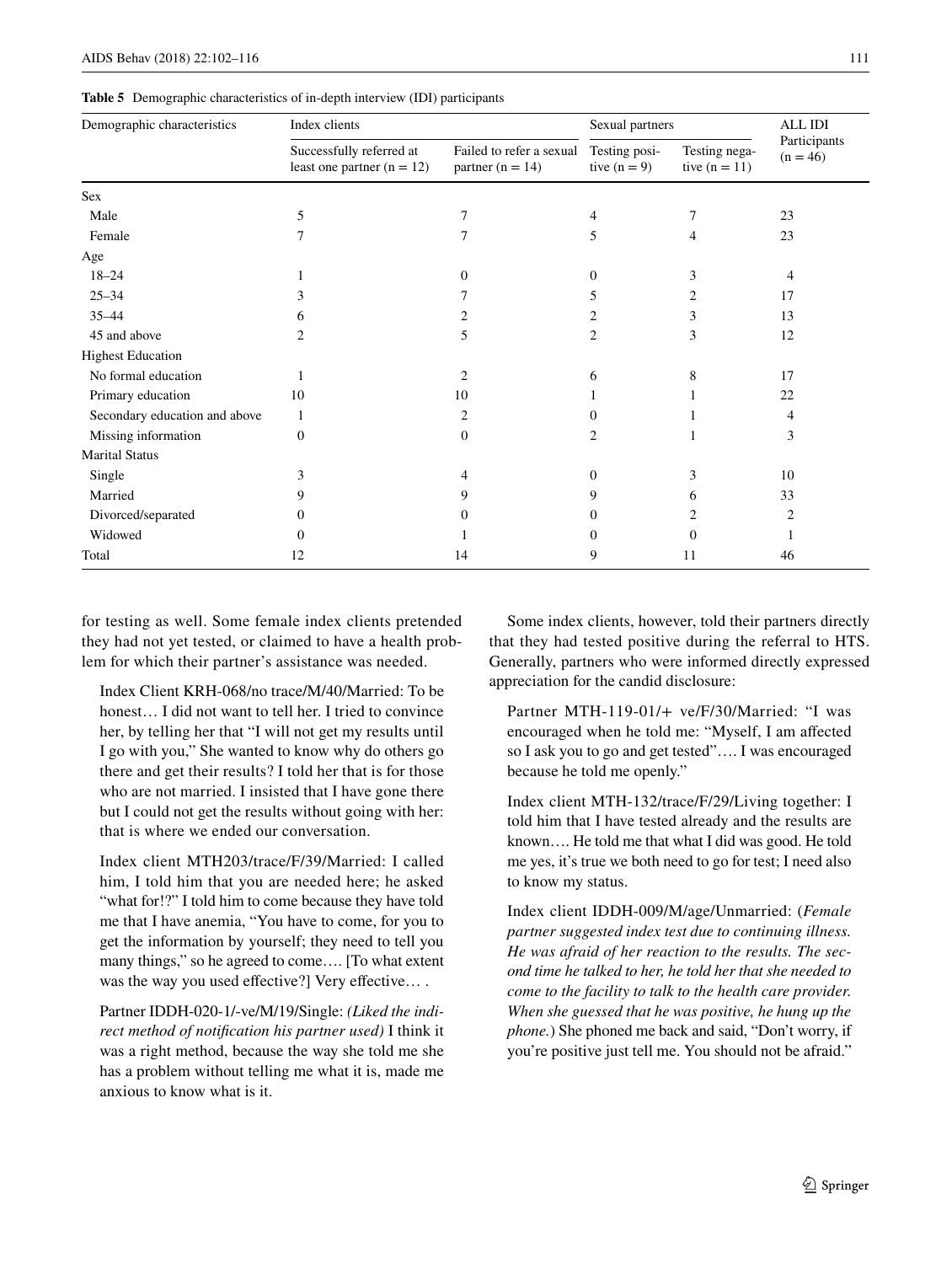# *Barriers to Referral of Partners for Testing or Partner Notifcation*

*Time/Distance as a Barrier* Many index clients made contact with their partners over the phone. Index clients those who were successful in referring partners as well as those who were not—mentioned barriers involving time and geographical distance.

Index client MTH122/trace/M/42/Married: [Why were you not able to remember most of your partners?] Because these people, I was with them in a far off location from here, I think I got this problem [HIV infection] not here, but there in Madibira. That's why I was not able to remember all of them.

Some female index clients noted that male partners whose jobs required frequent travel were particularly difficult to locate and/or refer.

*Bad End or Long Duration of Separation as a Barrier* Male as well as female index clients were reluctant to get in touch with former partners who were suspected, or were known, to have married, or with whom the relationship had ended poorly.

Index client KRH-042/trace/F/43/Married: [For the partner you could not convince to come for testing, what do you think was a major obstacle?] I could not, because those [relationships] are from a long time ago, since the year before last year. Would you call someone who you had broken up with? The person has a wife or wives and you broke up with a fght. You do not call each other! Why would you call such a person?!

Index client IDDH-009/trace/M/36/Married: As I told you earlier we separated, not in a peaceful way, it wasn't in a manner that we could later look for one another. She moved on and got married, and had a child with someone else.

*Absence of Symptoms as a Barrier* Many index clients reported that either they or their partners did not feel they should test for HIV because of a lack of symptoms of opportunistic infections. In some cases, the presence of symptoms prompted testing-seeking behavior in the partner; in some cases it motivated the index client to seek testing. Alternatively, the absence of symptoms served as justifcation for the decision not to test, for male partners in particular.

Index client MTH-107 no trace/F/26/Married (bar worker): They [my partners] have refused; I am still in the process of mobilizing them to come [for testing]…. Both replied that they are not ready…. The frst one said he is confdent that he is healthy, and the other one… he is not ready to test until he gets sick.

Symptoms were mentioned in numerous cases as the reason that the index client sought HIV testing.

Index client MTH-148/no trace/M/54/Married: So those diseases were troubling us, she was complaining sometimes about back pain, sometimes stomach ache. Sometimes we feel hungry, she cooks but we can't eat…. She said, "My husband, when you go there you should check this [HIV]."

Index client IDDH-007/trace/F/37/Married: I got that courage because I was sick… and it seems this was the root cause. That is why I had the courage to talk to him. I said I can't keep on being afraid, as am already infected and I am the one sufering.

# *Type of Relationship and Success in Referral*

When index clients discussed casual or multiple concurrent partners, they characterized this as difficult for partner notifcation or expressed reluctance to engage in partner notifcation:

Index client MTH-090/no trace/F/28/Single: [Were you able to remember all of the partners you had within 24 months?] Really I can't recall them.... Even if I recall them it won't be easy for me to give them this information… because others have their own families already. We just met as "friends for a day." You can meet someone when traveling or at work. If you met someone just for a day, do you think you can tell him this matter?

Index client MTH-060/no trace/M/30/Married: So I told them [my partners] that I have checked and I have been found with problems, please you must also go for a checkup. One of them said you have told me a very important thing. But another one felt I did something wrong. [What did she say?] She said what is yours is yours and what is mine is mine…. [Are you living with one of those three or they are just sex partners?] These are my sex partners, apart from my wife. I told my wife, but she did not say anything.

Multiple women brought up the issue of having a child with their partner. If a woman did not have a child with her male partner, this was often presented as a less serious relationship or as a problematic relationship with poorer success at partner notifcation. The theme in this quote was echoed in multiple other female index clients' quotes:

Index client IDDH-011/no trace/F/29/Single: [What stopped him from coming into test?] Maybe he wasn't interested in me…. He once told me the way I am sick, "I'm tired of spending my money, because you mean nothing," because I didn't bear him a child…. [There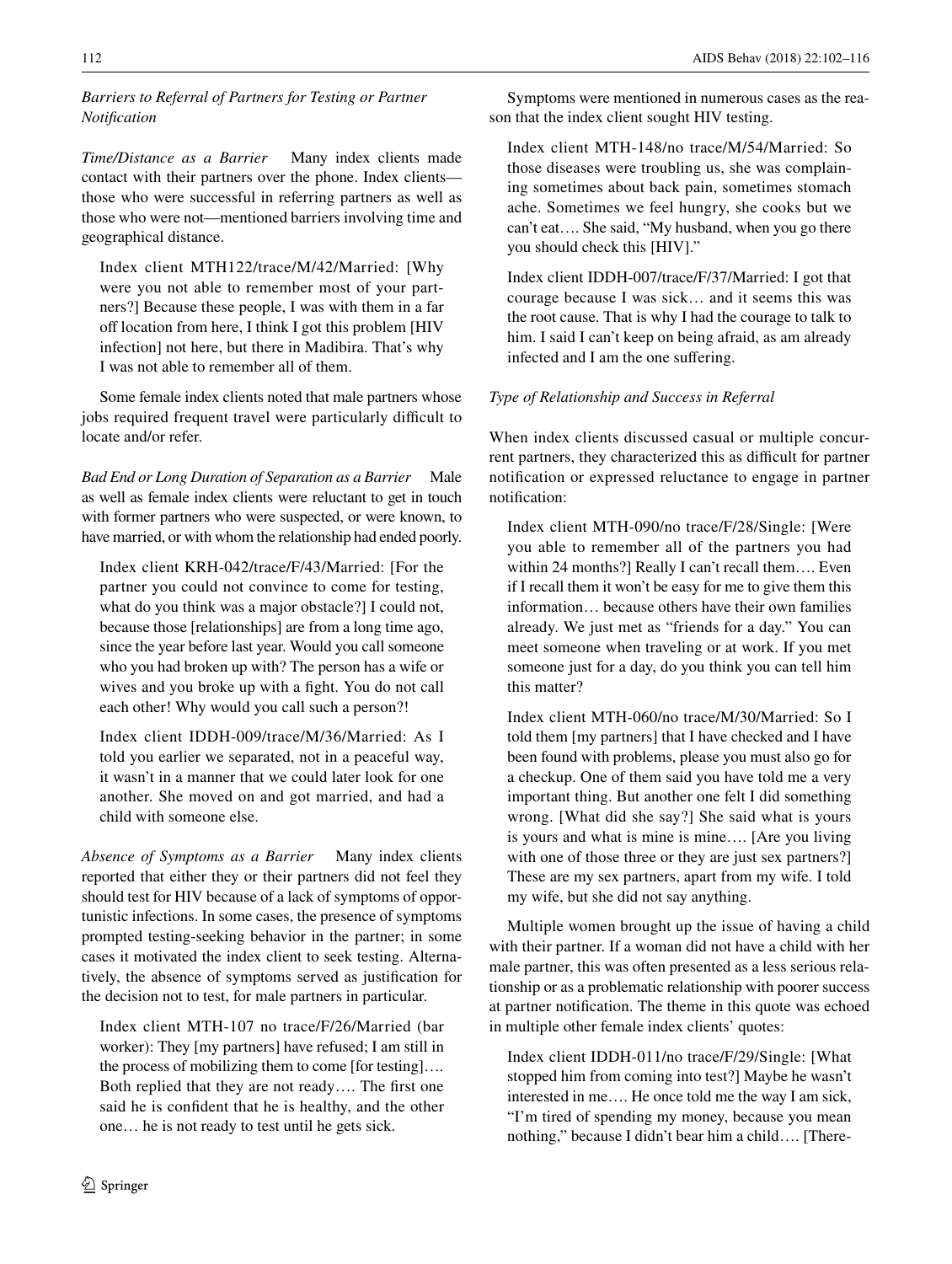fore, the main reason is a child.] Yes, he said he can't take care of me every time because I don't have a child.

Two female index clients indicated that they were engaged in commercial sex as a livelihood, one married and one unmarried. These women suggested that commercial sex work made partner notification very difficult.

Index client MTH-107/no trace/F/26/Married: [Do you think you can remember all of your partners within the past 24 months?] No, I can't remember them. [Why?] Because of my working environment… in a bar. There are those you see them once and never see them again. Up until now I only have two whom I have here with me.

### *Negative Outcomes to Partner Notifcation*

None of the index clients or partners interviewed reported being physically hurt as a result of their participation in the notifcation or referral process, and none of the participants in the qualitative assessment reported cases of IPV. However, four of the interviewed female index clients (one married and three unmarried) mentioned, at the time of the interview, that the HIV diagnosis resulted in the end of the relationship.

KRH-053/trace/F/23/Single (engaged): We entered in the counseling room and had a health checkup. Then he tested and my partner was found clean, while on my side there was a problem. After that we decided to have a meeting…. I told him fnally, I'm ready to break up and you are free to marry another woman if you decide…. And that was the end of the relationship.

MTH-090/no trace/F/28/Single: I don't know what he is thinking but what I know is one day he will go to test voluntarily. Right now is like I am forcing him. He is rude. Since I told him about going to test we are not in good terms, we are not close anymore, we don't see each other, it's like he is not around. He doesn't call me… just because I told him about testing.

Only one male index client (MTH122/trace/M/42/Married) noted strong negative feedback, and this was from his in-laws rather than his sexual partner.

Female as well as male sexual partners interviewed experienced stress-related physical and/or psychological distress after being notifed of their potential HIV exposure.

Partner MTH-076-1/-ve/M/42/Married: It was difficult… for sure you cannot feel good… you feel as if you don't deserve to live.

Partner KRH-001-1/+ve/F/35/Married: I got stomach problems since I was shocked to the extent that I experienced diarrhea…. But I was encouraged later. I continued to recover…. I reached a point where I had to encourage myself that I should persevere. I will be treated… .

# *Precaution Adoption Process Model (PAPM) for Partner Notifcation*

When applying the (PAPM) (Fig. [1\)](#page-4-0) [\[30](#page-14-27)] to the process of partner notifcation evaluated in this study, we found that the equivalent to Stage 1 was when the partner notifcation process made sexual partners aware of their exposure to HIV. Following notifcation, many partners reported a period of shock or distress, during which they were unable or unwilling to contemplate getting tested (Stage 2). For partners who did not test, it is unclear whether they stayed at Stage 2, unengaged in the decision of whether to test for HIV, or if they went through the decision-making process and ended up at Stage 4 (decided not to test). We were not able to interview any partners who did not come in for testing. Our analysis centered around those partners who reached Stage 6, successful referral. The quantitative and qualitative data both show that the decision to test (Stage 5) and successful referral (Stage 6) were heavily infuenced by the relationship between index clients and their sexual partners (specifcally whether or not they were married), with married partners as the group most likely to reach Stage 6. The PAPM highlighted the decision-making process around testing for HIV faced by partners, infuenced by barriers and facilitators, some sex and gender-related, some of which were described to us by participants in the study.

# **Discussion**

In this model of partner notifcation (integrated into routine HIV testing, high prevalence HIV region) index clients' ability to successfully refer partners to testing signifcantly varied based on marital status and sex of the index client. Married index clients were 2.5 times more likely than unmarried index clients to be successful in referring at least one sexual partner, and male index clients were 2.2 times more likely than female index clients to get at least one sexual partner to come in for HIV testing. Although not a predictor of success, it is notable that male index clients were 6.2 times more likely to list more than one sexual partner.

Many of the stated barriers to successfully referring partners for testing were not specifc to sex or gender-related. These included geography (meaning partners were remote or traveled for work) and the absence of symptoms in partners. Past partners, multiple/casual partners, and partners in relationships that ended badly were all mentioned by both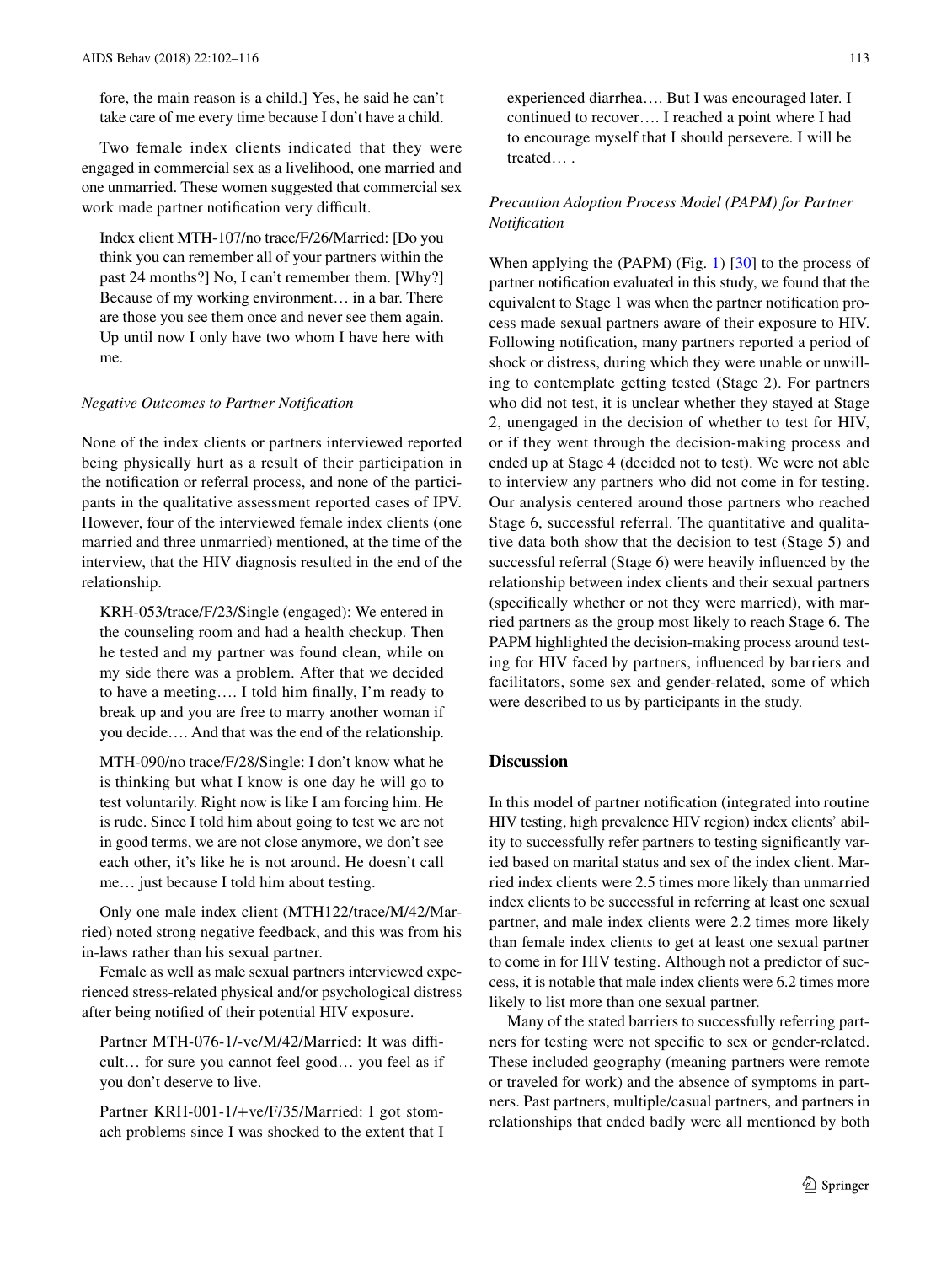male and female index clients as people whom the index client would be reluctant, or unable, to contact. Both male and female sexual partners discussed experiencing anger, depression, physical ailments such as nausea and lack of appetite, stress and exhaustion around the HIV testing.

Some barriers to partner notifcation appeared to impact women more heavily than men. Experiences mentioned only by women included being abandoned or the ending of the relationship because HIV status was disclosed; being undervalued for not having a child; and having difficulty in notifying partners when her livelihood was sex work. These fndings, which point to gender barriers which women disproportionately face, echo fndings from other studies. In a study from South Africa, unequal and gendered dynamics in relationships caused diferent likelihood of HIV status disclosure when comparing men to women [[18\]](#page-14-16).

Globally, men are less likely than women to engage in each stage of the testing and treatment cascade [[31\]](#page-14-28). However, our fndings also showed that men had more success in referring partners. Sex and gender power diferentials have long been associated with HIV-related risk factors, decisionmaking, including around testing, and consequences associated with status disclosure. In Uganda, a study showed that men may be more susceptible to perceptions about community norms for testing for HIV than women, since men's perceptions that testing was "not normal" was associated with never testing [[32](#page-14-29)]. Multiple reviews have shown that, for women, fear or experience of physical or emotional violence or abandonment upon disclosure of HIV status are very real concerns, and these concerns may impact women's decisions regarding testing [[19,](#page-14-30) [20](#page-14-17)]. Qualitative fndings from this study indicate that for some participants these were also concerns. This study did not measure or analyze male or female gender norms, attitudes or power dynamics in relationships as they relate to willingness to test or ability to refer partners. However, other studies have found evidence for these impacting HIV care-seeking, treatment and disclosure [[21](#page-14-18), [33](#page-14-31)].

Based on study findings, a targeted effort to introduce men to HIV testing and increase their engagement in partner referral may have tremendous potential for fnding previously undiagnosed people with HIV infection. Such efforts will require working against social and health system patterns in which women attend health services much more than men, and also against male social norms that undermine testing [[33](#page-14-31)]. However, evidence suggests that interventions which challenge masculine norms and promote gender equality (gender-transformative interventions) can foster greater willingness to be tested for HIV and initiate care and treatment for those testing positive [\[33\]](#page-14-31). Supportive social networks can also increase a man's likelihood to test: a recent study in Tanzania found that men who thought at least one close friend in their social network had ever tested were 2.7 times more likely to have ever been tested for HIV themselves [[34](#page-14-32)]. A study in Uganda suggested that billboards or radio messages that disseminate information on true HIV testing uptake in communities could affect uptake of HTS by men [[32\]](#page-14-29). Further research is needed to understand how best to attract men to testing services or reach them in communities. Helpful suggestions, including multi-session interventions and interventions focused on trustful communication between couples, were made in a recent study on HIV status disclosure in South Africa [[18\]](#page-14-16). Diferent strategies may be needed for notifying partners who are considered hard to reach, such as former partners or partners of index clients who have multiple casual partners. According to a study in Uganda which included sex workers, provider assisted approaches may be more acceptable to people who have multiple casual partners, such as female sex workers or fishermen [[8\]](#page-14-7).

In our study, no index clients or partners reported physical abuse. Partners as well as index clients described negative consequences such as sadness, anger, disturbance in sleep, anxiety, headaches, diarrhea, not being able to eat, and in the case of four female index clients, the dissolution of marriages or relationships. This is consistent with a recent systematic review of partner notifcation approaches, which showed very few cases of harm, leading to WHO's 2016 recommendation to include assisted partner notifcation in HIV testing and care services [[32\]](#page-14-29).

This study did have some limitations. Our sample for the qualitative component of this study was a convenience sample and thus may not represent the experiences of all the index clients and partners involved in this study. Although the qualitative fndings highlighted both diferences and similarities in experience between male and female participants in the partner notifcation process, it was not designed to elicit in-depth fndings around gender roles and norms in relation to partner notifcation. In regards to the high number of HIV-positive individuals ineligible because they did not have a partner in the last 24 months, we feel that it is quite likely that some HIVpositive individuals may have been using this response as a way to politely opt out of the partner notifcation process. Despite this, the acceptance rate is consistent with fndings from the region: in our sample, 25.6% of the HIV-positive people approached indicated they had not had a sexual partner in the past 24 months, while in the 2011–2012 Tanzania HIV/AIDS and Malaria Indicator Survey, 75.2% of male and 72.1% of female respondents in Njombe region indicated that they had a sexual partner in the last 12 months  $[3]$  $[3]$  $[3]$ . An amendment to the eligibility criteria for partners occurred after the frst month of feldwork. At that time, we extended the criteria for eligibility from a sexual partner within the last 12 months to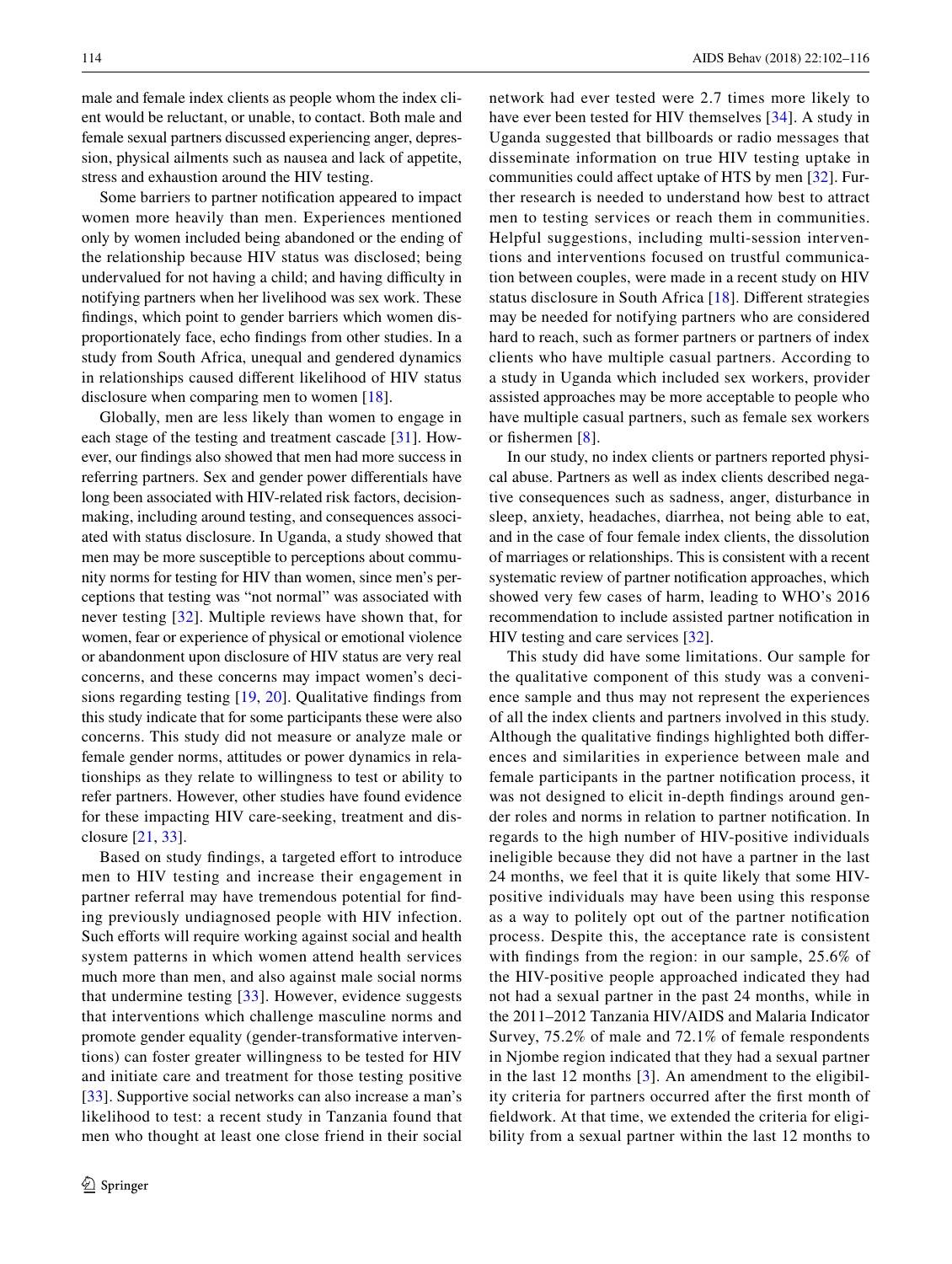a sexual partner within the last 24 months, because many participants indicated that they had partners within the last 24 but not 12 months. This may have afected roughly 20% of our index clients' listing and notifcation choices, and may have had the efect of slightly limiting number of index clients participating and number of partners listed in the initial month of the study. Additionally, this study was not designed to capture testing which occurred outside of the three study facilities. If partners went to another facility to test following referral or if they went to the same facility but did not identify themselves to study staf, we would not know about that partner's decision to test. This could mean that our estimates of the successful referrals in the study are lower than the actual. Finally, our study was not designed to assess the safety of the partner notifcation approach in regard to IPV. We recognize that even though no cases of IPV were reported, unreported cases may have occurred.

Our fndings on the sex-related diferences that create barriers for partner notifcation and HIV sero-status disclosure underscore the importance of principles described in the World Health Organization tool for integrating gender into HIV/AIDS programs in the health sector [[35](#page-14-33)]. Programs scaling up partner notifcation should consult this tool closely. For example, by discussing the benefts and potential disadvantages of disclosure, programs can help women disclose their HIV status safely. Programs can also help those at risk of violence with safety planning and mediated disclosure [[35](#page-14-33)].

# **Conclusion**

Partner notifcation integrated into routine facility HIV testing, in this high HIV-prevalence setting in Tanzania, was an efective way to reach previously undiagnosed HIV-infected individuals. Marital status was a huge determinant of success in referral, with married index clients 2.5 times more likely to be successful in referring their sexual partners to HTS. Success at referral to HTS varied by sex, with men being 2.2 times more likely to succeed in referring at least one sexual partner. Major barriers were both non-sex and gender-specifc (being reluctant to contact a previous partner who is in another relationship, having a short-term relationship and being uncomfortable contacting the partner) and sex and gender–specifc (feeling undervalued in a relationship because of the absence of childbearing, fear of dissolution of the relationship, which were greater concerns for females). It is clear that partner notifcation is deeply entrenched in roles and norms related to sex of the index client as well as norms related to marital status. Programs which scale up partner notifcation for HTS should take these factors into consideration in development of messages for clients in partner notifcation services. Formative studies of gender dynamics and gender-related barriers and facilitators of partner notifcation for men compared to women, including studies of both attitudes to and experiences with IPV, are recommended either before partner notifcation programs are rolled out or associated with rollout. Monitoring systems should be designed to capture successful referral to HTS by sex, age, marital status, so as to give useful feedback on these different characteristics to program planners. Additionally, partner notifcation service planners and implementers should be aware that reaching non-marital partners, and supporting female index clients to refer their sexual partners to HTS, may require additional investment of time and resources.

**Acknowledgements** The described study was a collaboration of Tanzania's Ministry of Health, Community Development, Gender, Elderly and Children (MOHCDGEC), Jhpiego, and the United States Agency for International Development (USAID). Special thanks to the District Offices of Makambako, Njombe district and Njombe town council, and the facility staff and leadership of Kibena, Makambako, and Ilembula Hospitals, and to the HIV testing services clients and their partners who participated in the study. Without them, the learning derived from this study would not have been possible. This manuscript was edited by Chris Merriman and reviewed by Jason Reed.

**Funding** This publication is made possible by the generous support of the American people through the United States Agency for International Development (USAID) and through PEPFAR under the terms of Cooperative Agreement #AID OAA-A-11-00050. The contents are the responsibility of the authors and do not necessarily refect the views of USAID, PEPFAR, or the U.S. Government.

**Authors' contributions** MP and CK drafted the article. CK and MN conducted the statistics for the article and DO, MP and CK conducted the qualitative analysis. MB, AC and MD assisted drafting the qualitative analysis. EK and MN reviewed fndings for accuracy in feldwork. MB, AC, RK, WM, VW, EM and KC drafted and reviewed sections of the article.

### **Compliance with Ethical Standards**

**Confict of interest** The authors have no competing interests to declare.

**Ethical Approval** All procedures performed in studies involving human participants were in accordance with the ethical standards of the institutional and/or national research committee and with the 1964 Helsinki declaration and its later amendments or comparable ethical standards. Informed consent was obtained from all individual participants included in the study.

**Open Access** This article is distributed under the terms of the Creative Commons Attribution 4.0 International License ([http://crea](http://creativecommons.org/licenses/by/4.0/)[tivecommons.org/licenses/by/4.0/\)](http://creativecommons.org/licenses/by/4.0/), which permits unrestricted use, distribution, and reproduction in any medium, provided you give appropriate credit to the original author(s) and the source, provide a link to the Creative Commons license, and indicate if changes were made.